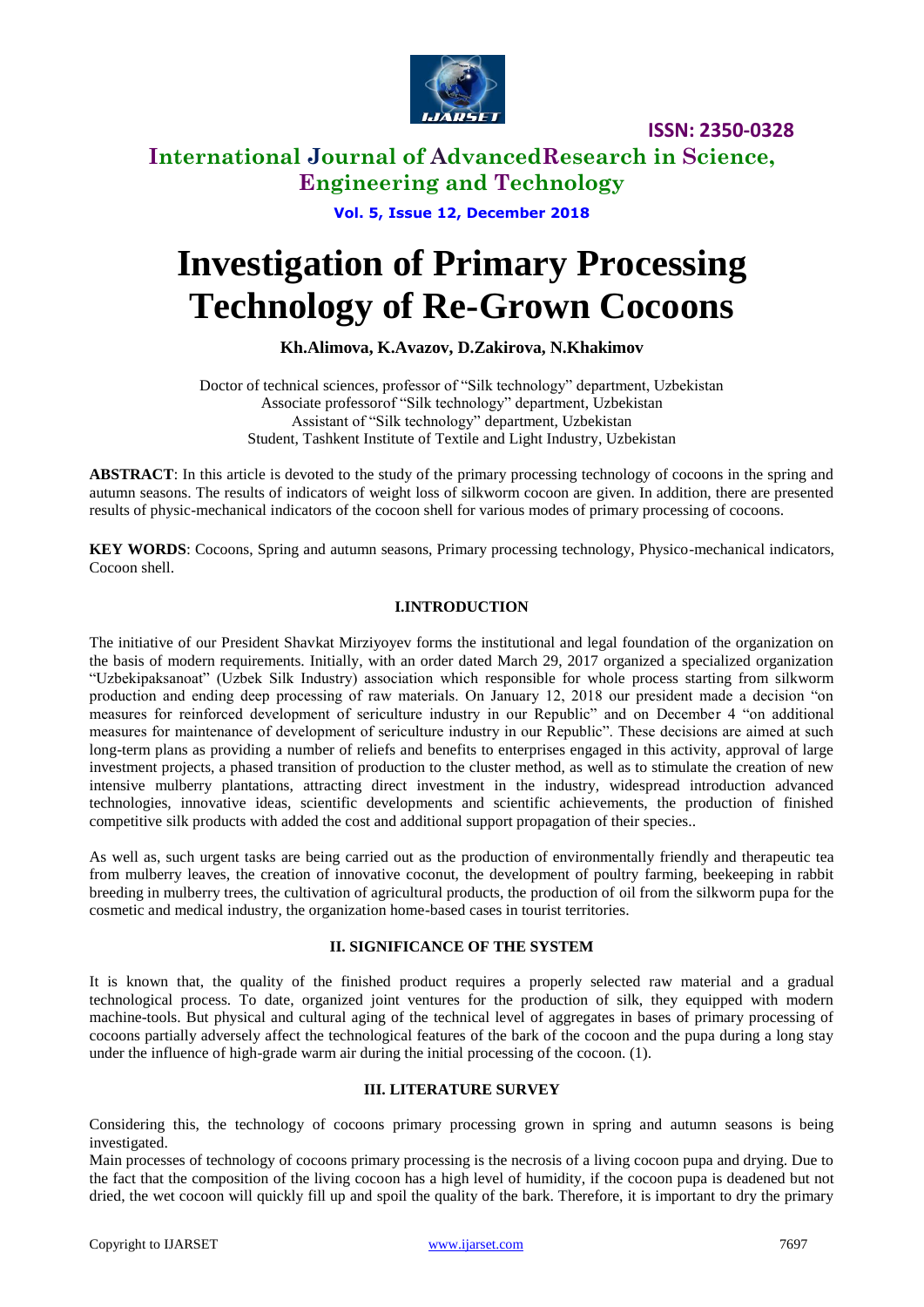

## **International Journal of AdvancedResearch in Science, Engineering and Technology**

#### **Vol. 5, Issue 12, December 2018**

moisture content of the cocoon to standard moisture. Nowadays, in our republic at the primary cocoon processing base, this process is carried out under high temperature.

#### **IV. METHODOLOGY**

Taking into account the above, preliminary experiments were conducted in the database for the preliminary processing of the cocoon of Urtachirchik District, Tashkent Region. And the technological properties of cocoons were studied in the "Centexuz" Testing Center of the Institute and the laboratory room of the "Silk technology" department of modern equipment.



Fig 1. Chart of weight loss cocoon grown in a repeated season as a result of processing in hot weather of different temperatures.

In the course of research, experiments were conducted in the spring and autumn periods. Samples of living cocoons of the Uzbekistan 5 breed of the same caliber, made in both periods, were divided into three variants, and processed in three variants (modes). The experiment was carried out as follows: in the first embodiment, at a temperature of 90 degrees Celsius, for 1.5 hours (death of the pupa) and drying in a shadow dryer for 25-30 days, in the second variant, half-drying at a temperature of 110 degrees Celsius for 1.5 -2.0 hours and complete drying in a shadow dryer for 24-28 days, in the third embodiment, complete drying at a temperature of 130 degrees Celsius for 4.5-5 hours.

#### **V. EXPERIMENTAL RESULTS**

It is known that the loss of moisture in the composition of the cocoon is determined by a decrease in its weight. During the experiments, the change in the weight of the cocoon in different modes as a result of processing the cocoons of silkworms that ate in the spring and repeat season was studied. (Fig 1).

From the results it can be seen that the loss of moisture in the composition of spring and re-grown cocoons is connected, on the one hand, with time, as well as with the temperature of hot air acting on the cocoon.



Fig 2. The thickness of the bark of cocoons grown in spring and autumn.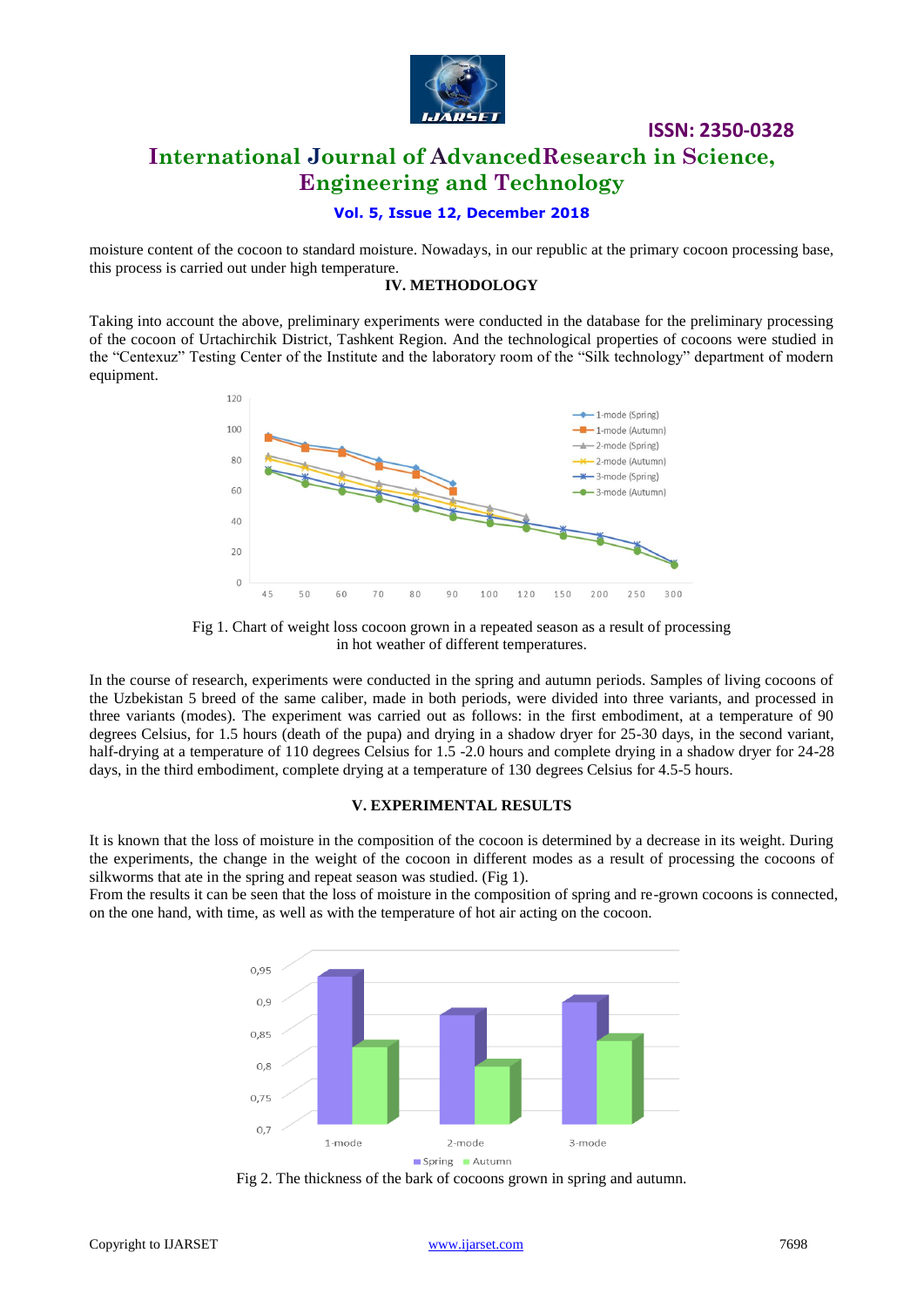

# **International Journal of AdvancedResearch in Science, Engineering and Technology**

**Vol. 5, Issue 12, December 2018**



Fig 3. The strength of the bark of cocoons grown in the spring and autumn season, mg

The thickness and strength of the bark of the treated dry cocoons in various parts were checked. Using the strength of the cocoon bark, we can determine the density of silks on the bark of a certain area. This indicator is associated with technological properties, the weight of 5 disks with a diameter of 10 mm, cut from the bark of the cocoon, was determined. The values of bark strength were also different in different parts of the bark. According to the indicators, although the strength of the cocoon was different in different parts of the cocoon, it was found that, on average, this indicator was almost the same (Fig. 2, 3)



Fig 4. Water conductivity index of cocoons grown in the spring and autumn period,  $l/cm^2$  sec.

The degree of conductivity of the water of the cocoon bark is one of the technological properties that provides the basis for the production of high-quality raw materials during the initial processing and scutching. In the course of the experiments, the conductivity property of water samples of the cocoon bark was studied (Fig 4). Analyzes showed that the conductivity of the water of the cocoons grown in the repeat season exceeds the conductivity of the water of the cocoons grown in the spring season. And this provides an opportunity to increase the quality of produced cocoon raw materials.

#### **VI. CONCLUSION AND FUTURE WORK**

Pretreatment of a living cocoon is a complex process, where an intensive exchange of moisture and heat occurs in the gap between the substance of drying, bark and pupa. Therefore, in the process of mortality of the pupa and the loss of moisture in its composition, the direct involvement of the cocoon bark, it is required to preserve the technological properties of the cocoon as close as possible to natural and rational use of the energy consumed by examining the